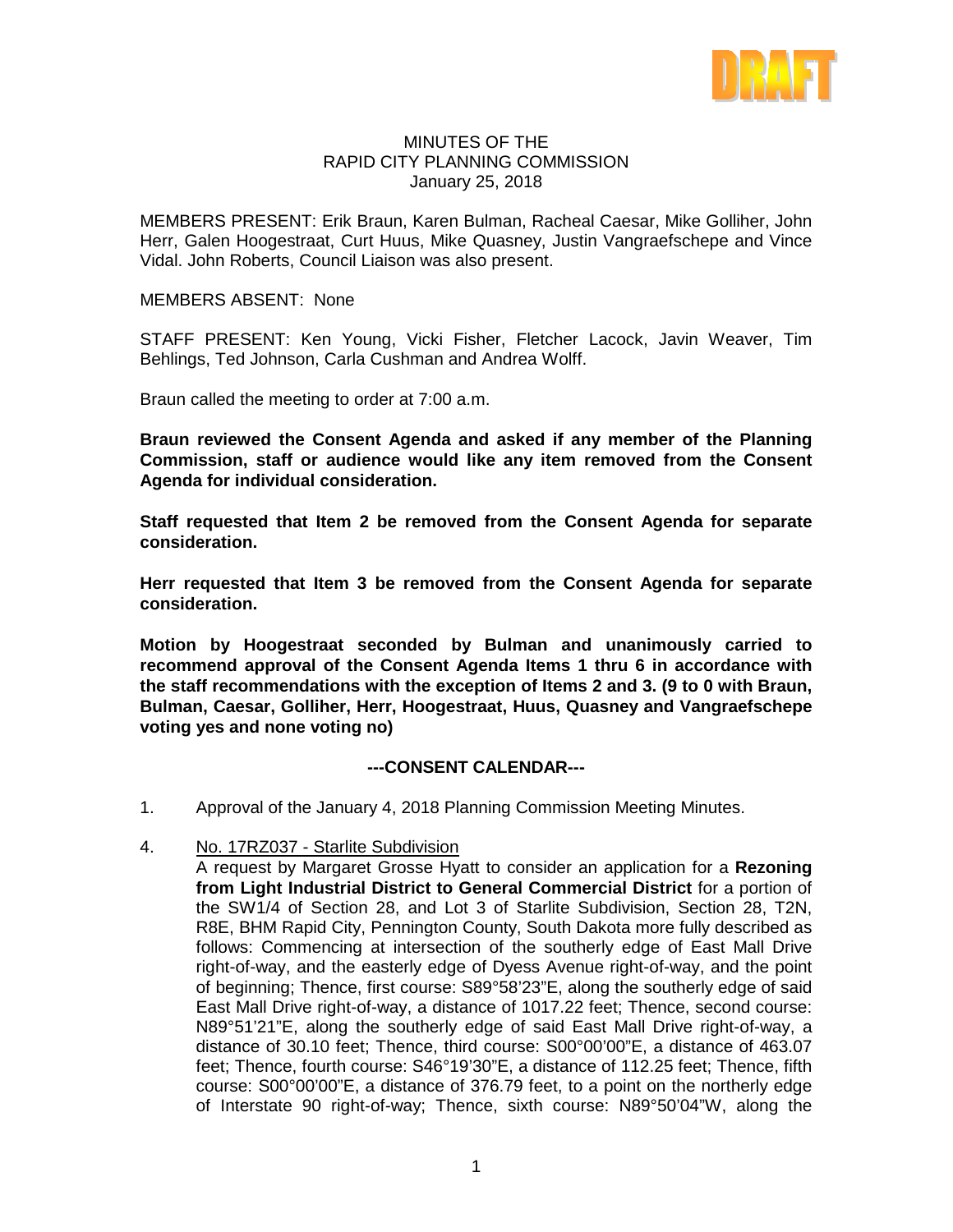Planning Commission Minutes January 25, 2018 Page 2



northerly edge of said Interstate 90 right-of-way, a distance of 261.04 feet, to the southeasterly corner of Lot 3 of Starlite Subdivision; Thence, seventh course: N89°44'25"W, along the northerly edge of said Interstate 90 right-of-way, common to the southerly boundary of said Lot 3, a distance of 300.04 feet; Thence, eighth course: N67°13'25"W, along the southerly boundary of said Lot 3, a distance of 279.40 feet, to the northwesterly corner of said Lot 3; Thence, ninth course: N67°13'25"W, along the northerly edge of Lot E of the Lot H2 in lot a of SW1/4 and in a portion of Lot H3 of the SW1/4 a distance of 278.24 feet, to the easterly edge of said Dyess Avenue right-of-way; Thence, tenth course: N08°55'12"W, along the easterly edge of said Dyess Avenue right-of-way, a distance of 342.56 feet; Thence, eleventh course: N00°01'28"W, along the easterly edge of said Dyess Avenue right-of-way, a distance of 361.37 feet, to the intersection of the southerly edge of said East Mall Drive right-of-way, and the easterly edge of said Dyess Avenue right-of-way, and the point of beginning, more generally described as being located southeast corner of the intersection of Dyess Avenue and E. Mall Drive.

# **Planning Commission recommended that the Rezoning from Light Industrial District to General Commercial District.**

5. No. 17OA003 - Ordinance Amendment to Clarify Uses in Residential Districts by amending Title 17 of Rapid City Municipal Code A request by City of Rapid City to consider an application for an **Ordinance Amendment to Clarify Uses in Residential Districts by amending Title 17 of Rapid City Municipal Code**.

**Planning Commission recommended that the Ordinance Amendment to Clarify Uses in Residential Districts by amending Title 17 of Rapid City Municipal Code be approved.**

6. No. 17RZ039 - Marlin Drive Commercial Park

A request by KTM Design Solutions, Inc for ZCO Incorporated to consider an application for a **Rezoning from General Agricultural District to Light Industrial District** for Lot 1 of Block 1 of Marlin Drive Commercial Park and Lot 4 of Block 3 of Marlin Drive Commercial Park, all located in Section 20, T1N, R8E, BHM, Rapid City, Pennington County, South Dakota, more generally described as being located at the intersection of Marlin Drive and Bernelli Drive.

**Planning Commission recommended that the Rezoning from General Agricultural District to Light Industrial District be approved.**

# **---END OF CONSENT CALENDAR---**

2. No. 17RZ036 - N and F Subdivision

A request by KTM Design Solutions, Inc for DTH, LLC to consider an application for a **Rezoning from Low Density Residential District to Medium Density Residential District** for a portion of Tract A of F and N Subdivision, Section 3, T1N, R8E, BHM, Rapid City, Pennington County, South Dakota, more fully described as follows: Commencing at the northeasterly corner of Tract A of F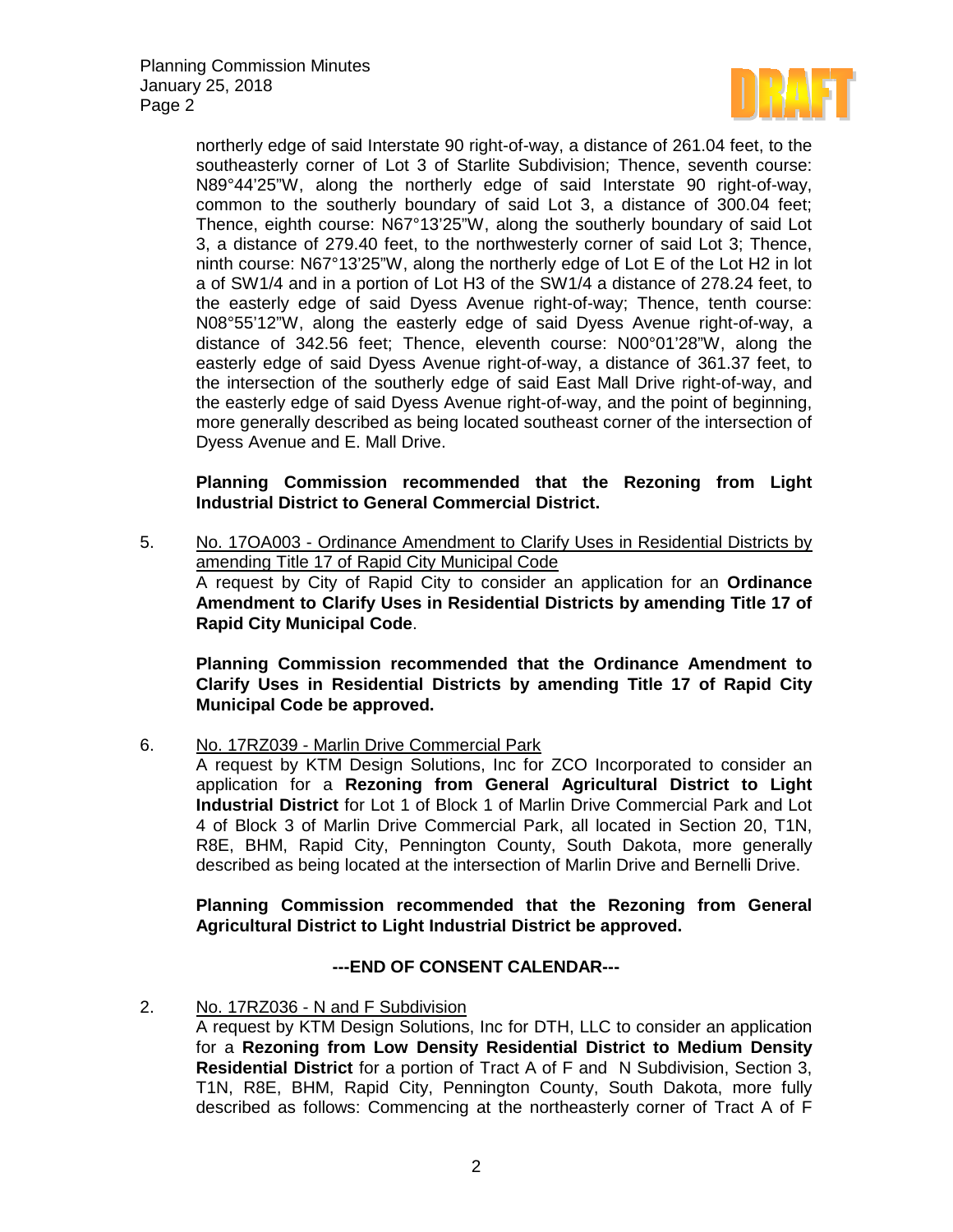

and N Subdivision, and the point of beginning. Thence, first course: S00°07'40"W, a distance of 25.77 feet, to the northwesterly corner of Block 12 of Big Sky Subdivision; Thence, second course: S00°07'40"W, along the westerly boundary of said Block 12, a distance of 144.58 feet; Thence, third course: S71°37'02"W, along the westerly boundary of said Block 12, common to the easterly boundary of said Tract A, a distance of 14.49 feet; Thence, fourth course: S40°22'12"E, along the westerly boundary of said Block 12, a distance of 920.50 feet; Thence, fifth course: S18°55'40"E, along the westerly boundary of said Block 12, a distance of 55.05 feet; Thence, sixth course: S22°39'24"E, along the westerly boundary of said Block 12, a distance of 54.51 feet; Thence, seventh course: S05°44'23"E, along the westerly boundary of said Block 12, a distance of 47.63 feet; Thence, eighth course: N89°57'36"E, along the westerly boundary of said Block 12, a distance of 92.82 feet, to the northwesterly corner of Lot 1 of Block 10 of Big Sky Subdivision; Thence, ninth course: S00°00'05"W, along the westerly boundary of said Lot 1 of Block 10, a distance of 115.16 feet, to the southwesterly corner of said Lot 1 of Block 10; Thence, tenth course: S00°00'05"W, a distance of 52.00 feet, to the northwesterly corner Lot 1 of Block 9 of Big Sky Subdivision; Thence, eleventh course: S00°00'05"W, along the westerly boundary of said Lot 1 of Block 9, a distance of 134.71 feet, to a point on the southwesterly corner of said Lot 1 of Block 9; Thence, twelfth course: N89°47'43"W, along the northerly boundary of Lot 31 of Degeest Subdivision, a distance of 252.04 feet, to the northwesterly corner of said Lot 31 of Degeest Subdivision; Thence, thirteenth course: N89°47'43"W, a distance of 63.00 feet, to the northeasterly boundary of Block 1 of Mack Subdivision, Thence, fourteenth course: N89°47'43"W, along the northerly boundary of said Block 1 of Mack Subdivision, a distance of 399.97 feet, to the northwesterly corner of said Block 1 of Mack Subdivision; Thence, fifteenth course: N00°12'35"E, a distance of 631.94 feet, to the northeasterly corner Block 1 of Neff's Subdivision No. 2 Thence, sixteenth course: N89°52'44"W, along the northerly boundary of said Block 1 said Neff's Subdivision No. 4, a distance of 468.56 feet, to the northwesterly corner of said Block 1 of Neff's Subdivision No. 2; Thence, seventeenth course: S89°55'24"W, a distance of 30.00 feet; Thence, eighteenth course: N00°04'43"E, a distance of 8.38 feet; Thence, nineteenth course: curving to the left, on a curve with a radius of 288.00 feet, a delta angle of 20°19'59", a length of 102.21 feet, a chord bearing of N10°05'17"W, and chord distance of 101.67 feet; Thence, twentieth course: N20°15'16"W, a distance of 5.25 feet; Thence, twenty-first course: N69°44'43"E, a distance of 50.69 feet; Thence twenty-second course: curving to the right, on a curve with a radius of 400.00 feet, a delta angle of 20°23'26", a length of 142.35feet, a chord bearing of N79°56'27"E, and chord distance of 141.60 feet; Thence, twenty-third course: S89°51'50"E, a distance of 98.10 feet, to a point on the section 1/16th line; Thence, twenty-fourth course: N00°06'38"E, along the section 1/16th line, a distance of 537.65 feet, to the section 1/16th corner, common to a point on the northerly boundary of said Tract A; Thence, twenty-fifth course: S89°48'43"E, along the northerly boundary of said Tract A, a distance of 226.22 feet, to the northeasterly corner of Tract A of F and N Subdivision, and the point of beginning, more generally described as being located southwest of the intersection of Degeest Drive and Big Sky Drive.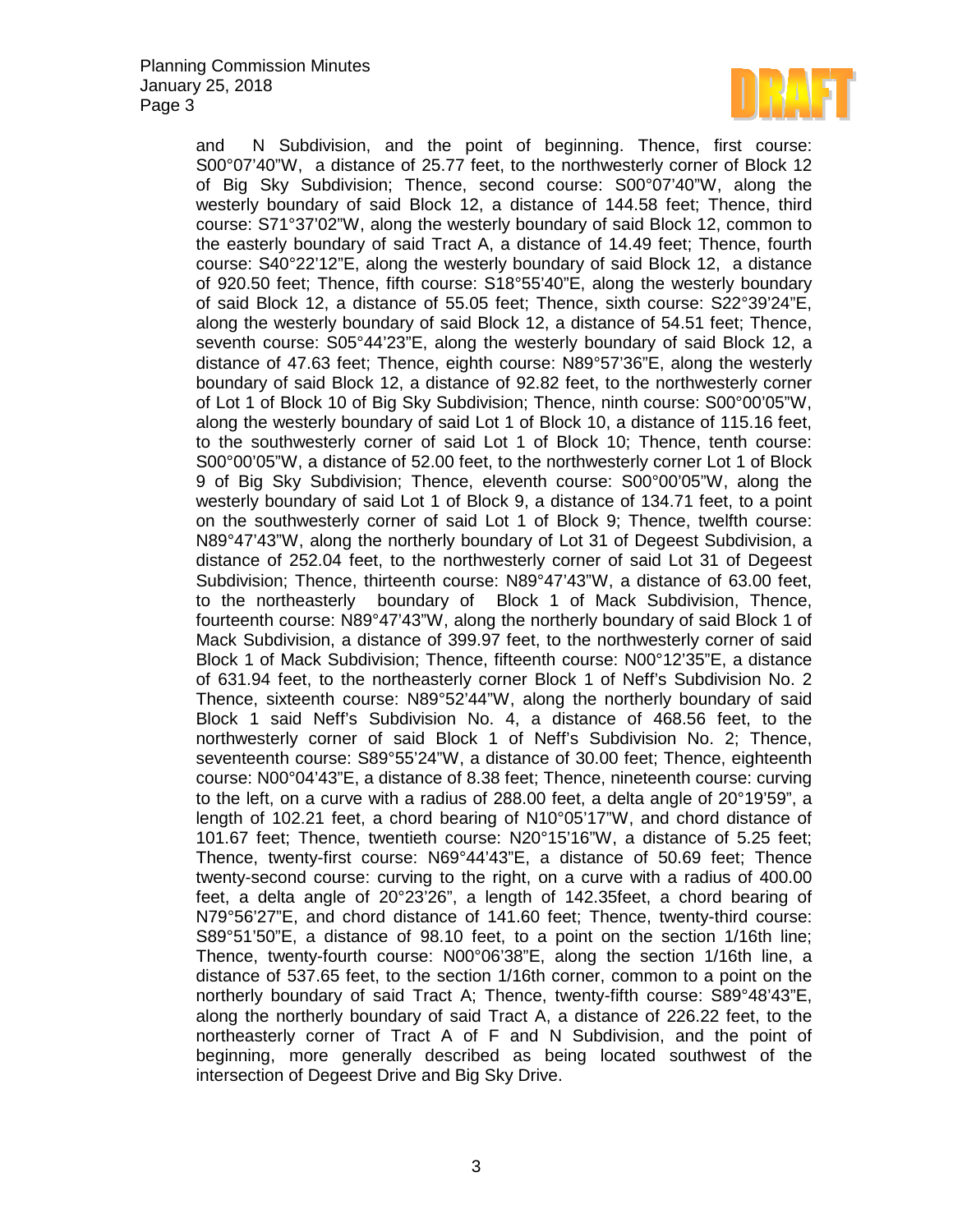

Lacock presented the application and reviewed the associated slides. Lacock noted that staff had received a call with concerns from a neighbor and that he had discussions with Commissioner Bulman addressing the possibility for a Planned Development Designation in association with the rezoning. Lacock presented staff's recommendation to approve the request Rezoning from Low Density Residential District to Medium Density Residential District.

In response to a question from Quasney regarding the neighbor's concern, Lacock confirmed that the neighbor's concern was the potential for apartments on the elevated area that would loom over the single family residences.

Bulman noted that she also has concerns regarding the potential of apartments on such a high area in a residential neighborhood and asked if the applicant had a plan for what and where they planned to build.

Doyle Estes, owner and applicant, stated that this property has been a challenge for feasible development but that the recent grading that was done in association with the City's sewer and water line in the area has created the potential for the property to develop. Estes stated that although he does not have an actual project plan he stated he is looking at building four-plex units along the area by Avenue A. Estes went on to say increasing the number of units will allow him to create more affordable housing. Estes stated that if he could get this property rezoned he would be more apt to complete the construction of Big Sky Drive.

Fisher reviewed the height regulations stating that three story structures would be allowed in the Medium Density Residential District if the median of the roof does not exceed 35 feet and that single family, townhomes or apartments would be allowed in the Medium Density Residential District depending on the size of the lot.

Discussion regarding work force and affordable housing followed.

In response to a question from Quasney regarding completion of Big Sky Drive, Fisher clarified that the platting of the property would trigger the requirement to complete the road not the designation of land use.

**Hoogestraat moved, Herr seconded and the Planning Commission recommended that the Rezoning from Low Density Residential District to Medium Density Residential District be approved. (9 to 0 with Braun, Bulman, Caesar, Golliher, Herr, Hoogestraat, Huus, Quasney, and Vangraefschepe voting yes and none voting no)**

#### \*3. No. 17PD056 - Forefather Flats Subdivision and Starlite Subdivision

A request by Margaret Grosse Hyatt to consider an application for a **Planned Development Revocation** Lot 1 less Lot H-13 of Forefather Flats Subdivision, Lot 3 of Starlite Subdivision, that portion of the SW1/4 north of 1-90 less Lots 3 of Starlite Subdivision, less GLM Subdivision No. 2, less Forefather Flats Subdivision and Lot 2 Less Lot H-13 of Forefather Flats Subdivision, all located in Section 28, T2N, R8E, BHM, Rapid City, Pennington County, South Dakota,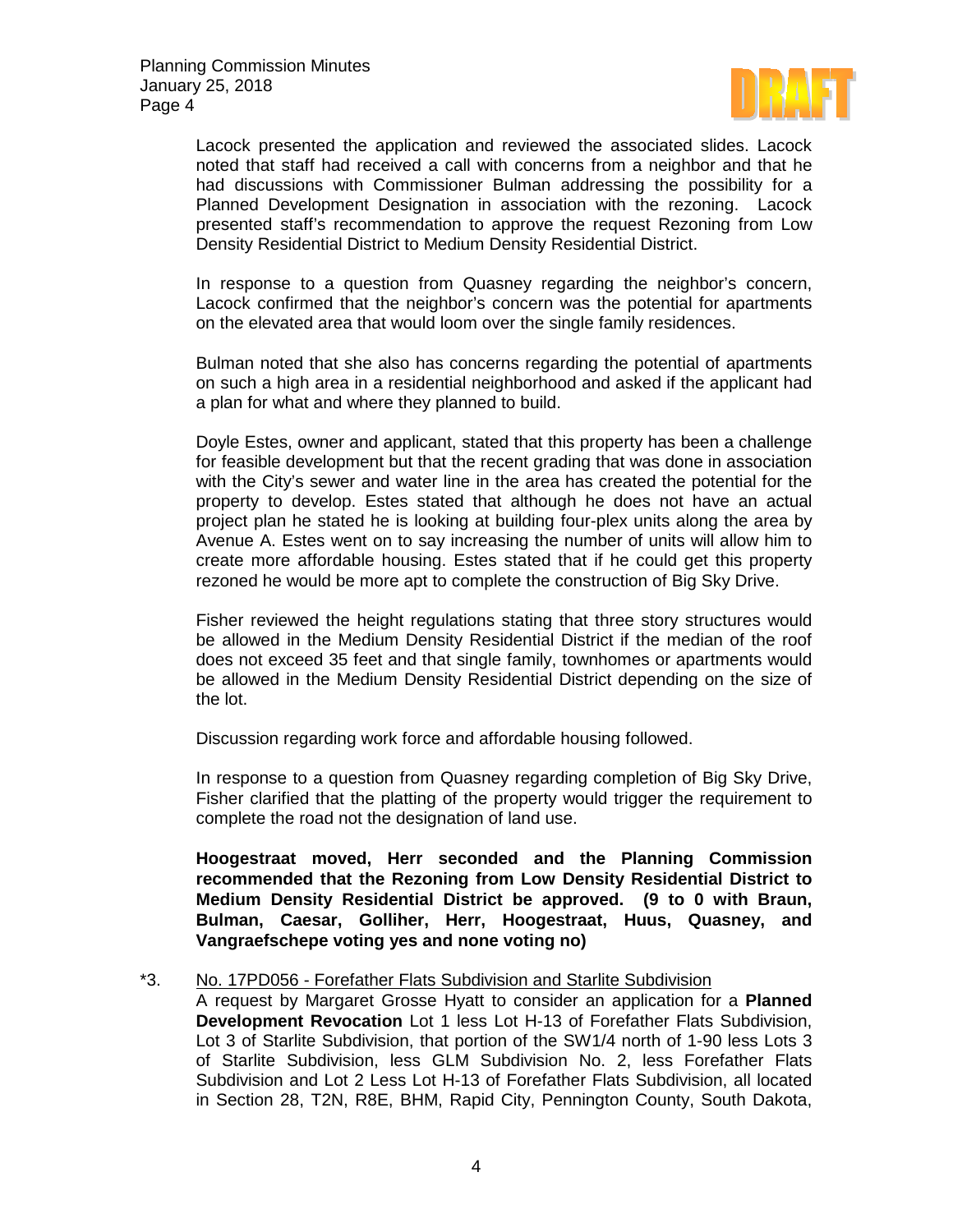

more generally described as being located southeast corner of the intersection of Dyess Avenue and E. Mall Drive.

Herr stated he had pulled this item to discern the association with the rezoning request for the same property.

Lacock presented the application stating that the request for Planned Development Revocation is to remove the Planned Development and Planned Development Designation on this specific section of property. Lacock stated that the associated Rezoning of a portion of the property from Light Industrial District to General Commercial District would bring entirety of the property to a more conducive zoning for property along E. Mall Drive. Lacock further noted that with the removal of the Planned Development from this property, any development would have to be in compliance with the Zoning Ordinance. Lacock explained that it is staff's recommendation that the Planned Development Revocation be approved in conjunction with the associated Rezoning request (17RZ037) and that if the Rezone is not approved that the Planned Development would remain in effect.

In response to Braun's question whether the Planned Development had basically been placed for anticipated development that never happened, Fisher confirmed that this area was rezoned and placed within a Planned Development when Cabela's was constructed. To date this area has not been developed.

**Bulman moved, Quasney seconded and the Planning Commission approved the request to revoke the Planned Development on the property be approved in conjunction with the associated Rezoning. (9 to 0 with Braun, Bulman, Caesar, Golliher, Herr, Hoogestraat, Huus, Quasney, and Vangraefschepe voting yes and none voting no)**

*The Rapid City Planning Commission's action on this item is final unless any party appeals that decision to the Rapid City Council. All appeals must be submitted in writing to the Department of Community Planning & Development Services by close of business on the seventh full calendar day following action by the Planning Commission.*

# **---BEGINNING OF REGULAR AGENDA ITEMS---**

Lacock requested that Items 7 and 8 be taken concurrently:

\*7. No. 17PD057 - Fifth Street Office Plaza Subdivision

A request by KTM Design Solutions, Inc for Stoneridge LLC to consider an application for a **Initial and Final Planned Development Overlay to allow a commercial development** for Lot 1 of Block 1 of Fifth Street Office Plaza Subdivision, located in Section 24, T1N, R7E, BHM, Rapid City, Pennington County, South Dakota, more generally described as being located northeast of the intersection of Parkview Drive and 5th Street.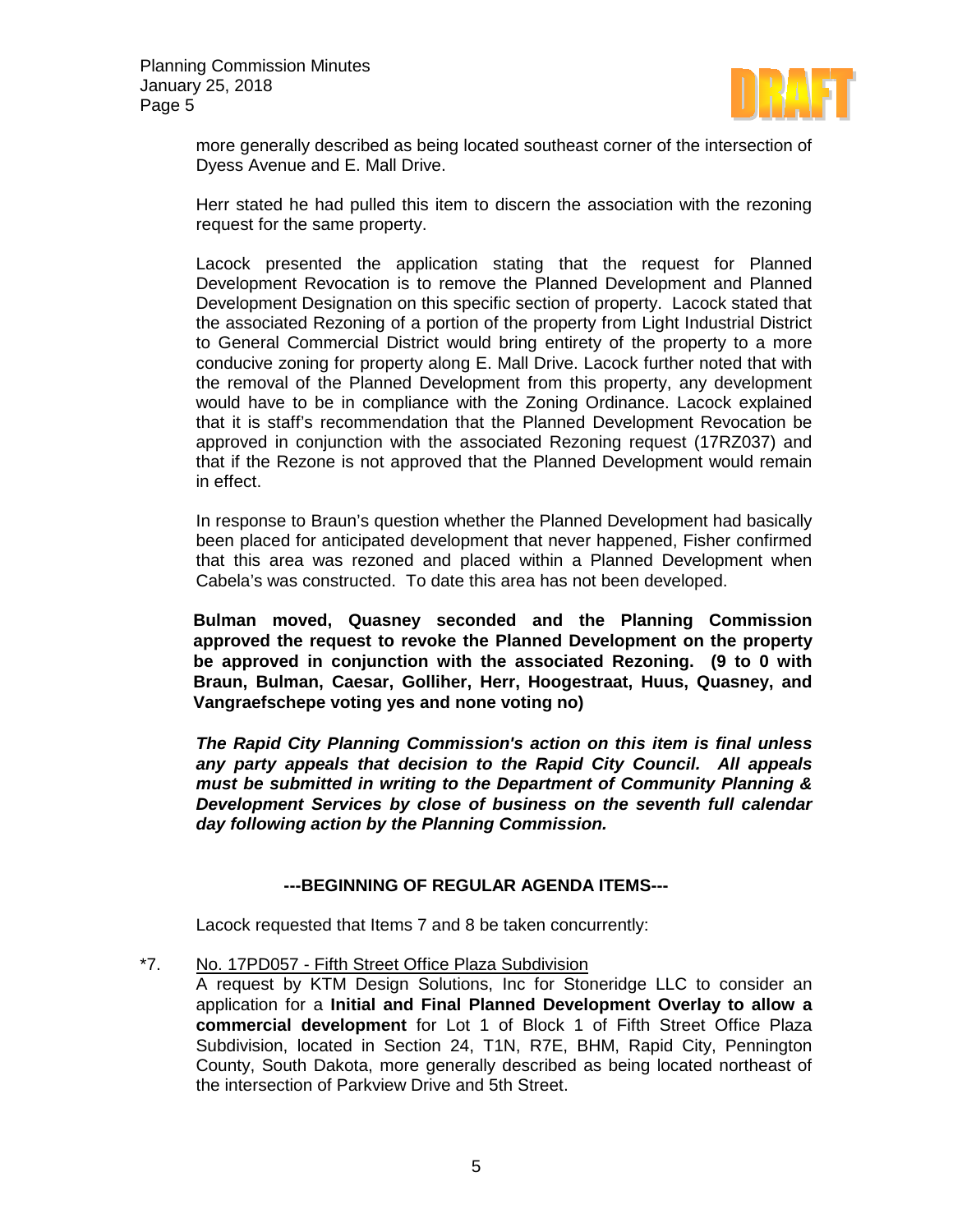

#### 8. No. 17RZ038 - Fifth Street Office Plaza Subdivision

A request by KTM Design Solutions, Inc for Stoneridge LLC to consider an application for a **Rezoning from Low Density Residential District to General Commercial District** for Lot 1 of Block 1 of Fifth Street Office Plaza Subdivision, located in Section 24, T1N, R7E, BHM, Rapid City, Pennington County, South Dakota, more generally described as being located northwest of the intersection of Parkview Drive and 5th Street.

Lacock stated that the Rezoning request and Initial and Final Planned Development Overlay to allow a commercial development are being reviewed in conjunction with the other and presented the applications and reviewed the associated slides. Lacock noted that the Rezoning request is to allow the proposed coffee shop, which is not a permitted use in the Office Commercial District, but is a permitted use in the General Commercial District. Lacock stated that the Planned Development Overlay would lock in the use and development of the property and any additional development, expansion of the use or change of use would require the review of a Major Amendment to the Planned Development. Lacock noted that the location of the property with residential properties to the rear, a Principal Arterial and a Collector Street with a single access to the property make it suitable for commercial use rather than residential use. Lacock noted that the proposed roof top mechanical equipment could create noise, affecting the residential neighbors requiring that the noise concerns be addressed prior to issuance of a building permit. Lacock stated that staff recommends that the **Initial and Final Planned Development Overlay to allow a commercial development** be approved with the stipulations outlined in the Project Report and that the **Rezoning from Low Density Residential District to General Commercial District** be approved in conjunction with the Planned **Development** 

In response to a question from Quasney regarding signage, Lacock noted that there will be signage on the north side of the building, but that it is not anticipated that the signage will have an adverse effect on the residential properties. Fisher further clarified that the difference in grade will reduce the effect of the signage on the residential properties to the north.

**Quasney moved, Huus seconded and the Planning Commission approved the Initial and Final Planned Development Overlay with the following stipulations:**

- **1. Prior to issuance of a Building Permit, the associated Rezoning request (File #17RZ038) shall be approved;**
- **2. Prior to issuance of a Building Permit, noise ratings for all proposed mechanical equipment shall be submitted for review and approval. If the noise rating exceeds 60 decibels, the applicant shall demonstrate that the proposed screening of roof-top mechanical equipment is adequate or shall relocate the mechanical equipment to the ground;**
- **3. Upon submittal of a Building Permit, the plans shall be revised to address redlined comments;**
- **4. A minimum of 76 parking spaces shall be provided. In addition, four of the parking spaces shall be ADA accessible. One of the ADA**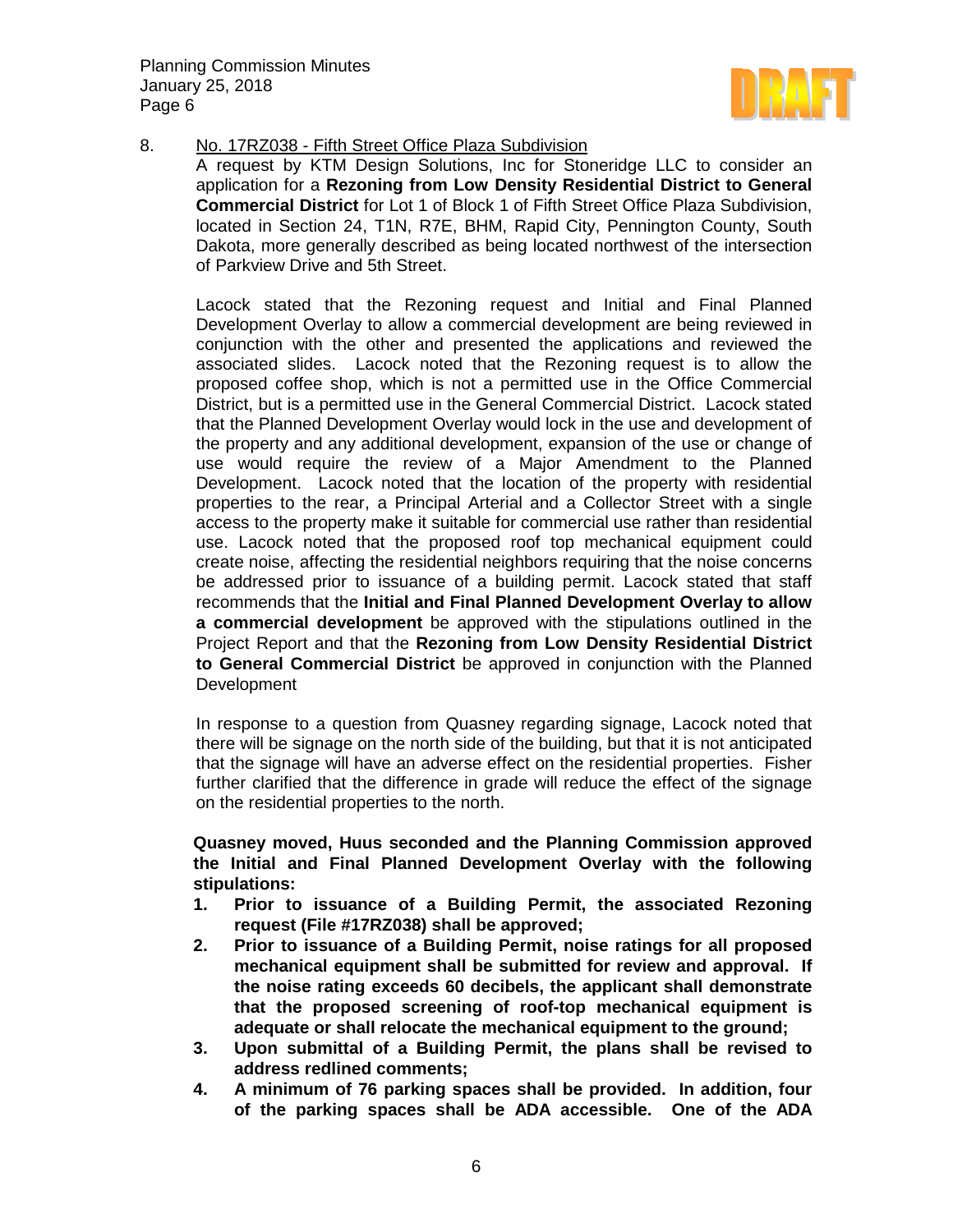

**spaces shall be "van accessible". In addition, a minimum of three stacking spaces shall be provided for each bank drive-thru and 7 stacking spaces shall be provided for the coffee shop drive-thru. All provisions of the Off-Street Parking Ordinance shall be continually met;**

- **5. A Minimum of 66,523 landscape points shall be provided. Any change to the landscape plan shall require the review and approval of an amendment to the Final Planned Development Overlay. All landscaping shall be maintained in a live vegetative state and replaced when necessary;**
- **6. A six-foot high opaque screening fence shall continually be provided along the north property line. In addition, the proposed landscaping screen shall be continually maintained and replaced when necessary;**
- **7. All signage shall comply with the requirements of the Rapid City Municipal Code. Electronic or Light Emitting Diode (LED) message centers are not permitted as a part of this request. The addition of LED message centers in the future shall require a Major Amendment to the Planned Development. A sign permit shall be obtained for each sign; and,**
- **8. The Initial and Final Planned Development Overlay shall allow for a commercial development to include a bank with drive-thru lanes and a coffee shop with a drive-thru lane. Any change in use shall require the review and approval of a Major Amendment to the Planned Development, and;**

*The Rapid City Planning Commission's action on this item is final unless any party appeals that decision to the Rapid City Council. All appeals must be submitted in writing to the Department of Community Planning & Development Services by close of business on the seventh full calendar day following action by the Planning Commission.*

**Planning Commission recommended that the Rezoning from Low Density Residential District to General Commercial District be approved in conjunction with the associated Final Planned Development Overlay. (9 to 0 with Braun, Bulman, Caesar, Golliher, Herr, Hoogestraat, Huus, Quasney, and Vangraefschepe voting yes and none voting no)**

# \*9. No. 17PD058 - Rushmore Center Subdivision

A request by KTM Design Solutions, Inc for H & H Development, Inc. to consider an application for a **Major Amendment to a Planned Development to allow an on-sale liquor establishment in conjunction with a hotel** for Lot 4 of Tract C of Rushmore Center Subdivision, located in Section 30, T2N, R8E, BHM, Rapid City, Pennington County, South Dakota, more generally described as being located north of the Luna Avenue and E. Anamosa Street intersection.

Lacock presented the application and reviewed the associated slides noting that the applicant is proposing to offer a social hour for guests of the hotel and is therefore requesting approval for an on-sale establishment. Lacock stated that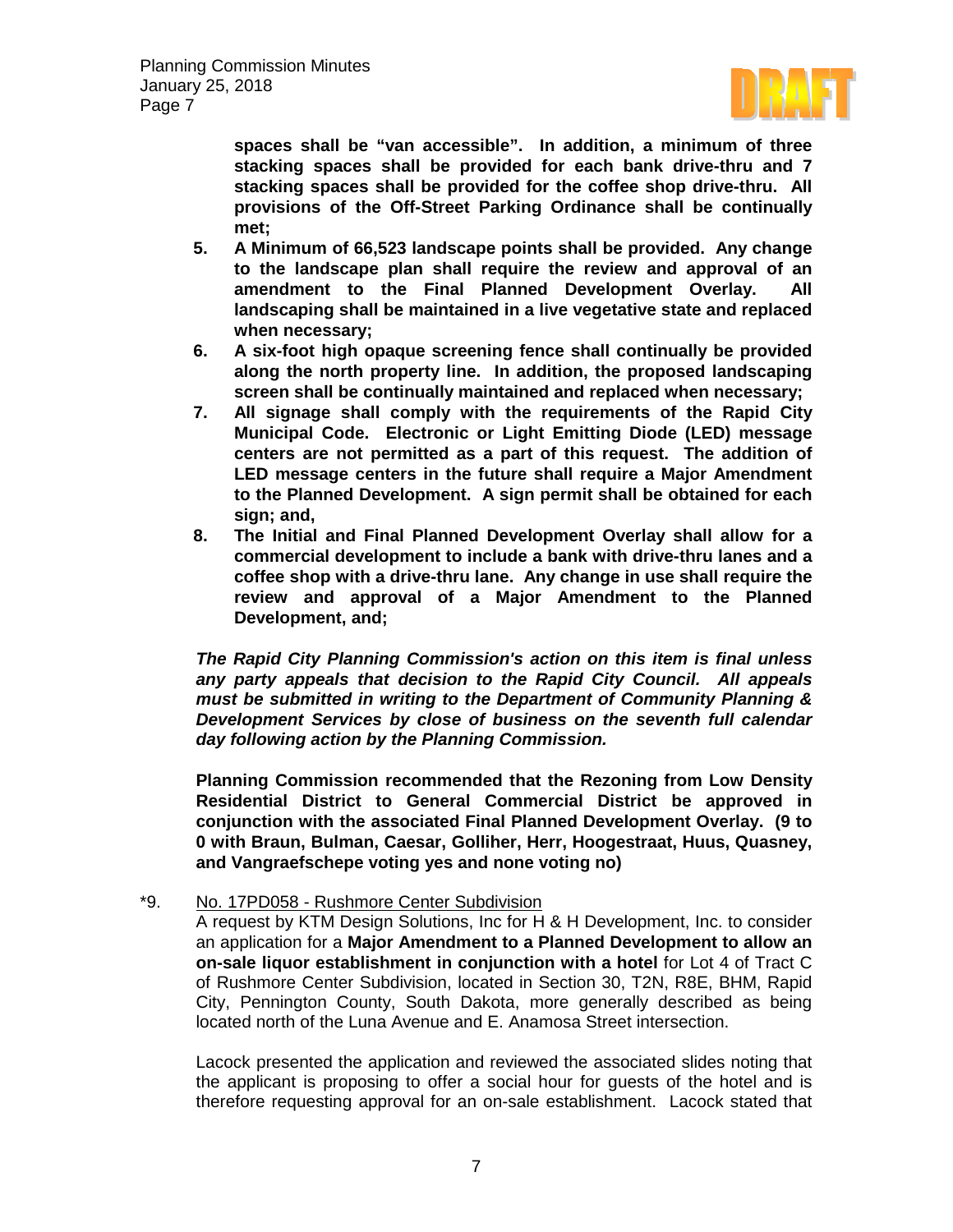

staff recommends approving **Major Amendment to a Planned Development to allow an on-sale liquor establishment in conjunction with a hotel** with the stipulations outlined in the Project Report.

**Hoogestraat moved, Quasney seconded and the Planning Commission approved the Major Amendment to a Planned Development to allow an onsale liquor estbalishment in conjunction with a hotel with the following stipulations:**

- **1. Hereby acknowledge the Exception to allow a height of four stories and 50 feet in lieu of the maximum allowed height of four stories and 45 feet;**
- **2. Hereby acknowledge the Exception to reduce the minimum required parking aisle width from 26 feet to 24 feet contingent upon the four parking spaces being designated for compact vehicles;**
- **3. All signage shall meet the requirements of the Rapid City Sign Code. No electronic or Light Emitting Diode (LED) signage is being approved as a part of this Final Planned Development Overlay. The addition of electronic or LED signage shall require a Major Amendment to the Planned Development. A sign permit is required for any new signs;**
- **4. The Major Amendment to a Planned Development shall allow an onsale liquor establishment in conjunction with a hotel. The on-sale liquor use shall be operated in compliance with the submitted operations plan. Any expansion of the on-sale liquor use shall require a Major Amendment to the Planned Development. Permitted uses within the General Commercial District in compliance with the Parking Ordinance shall be allowed with a Building Permit. Any conditional use shall require the review and approval of a Major Amendment to the Planned Development. (9 to 0 with Braun, Bulman, Caesar, Golliher, Herr, Hoogestraat, Huus, Quasney, and Vangraefschepe voting yes and none voting no)**

*The Rapid City Planning Commission's action on this item is final unless any party appeals that decision to the Rapid City Council. All appeals must be submitted in writing to the Department of Community Planning & Development Services by close of business on the seventh full calendar day following action by the Planning Commission.*

# \*10. No. 17UR026 - Original Town of Rapid City

A request by Randal Decker for Contraband LLC to consider an application for a **Conditional User Permit to allow an Artisan Distillery in the Central Business District** for Lot 1 thru Lot 7 of Block 104 of original Town of Rapid City, located in Section 1, T1N, R7E, BHM, Rapid City, Pennington County, South Dakota, more generally described as being located at 601 Kansas City Street.

Fisher introduced Javin Weaver, the new Current Planner who has joined the Department of Community Development's Current Planning Division.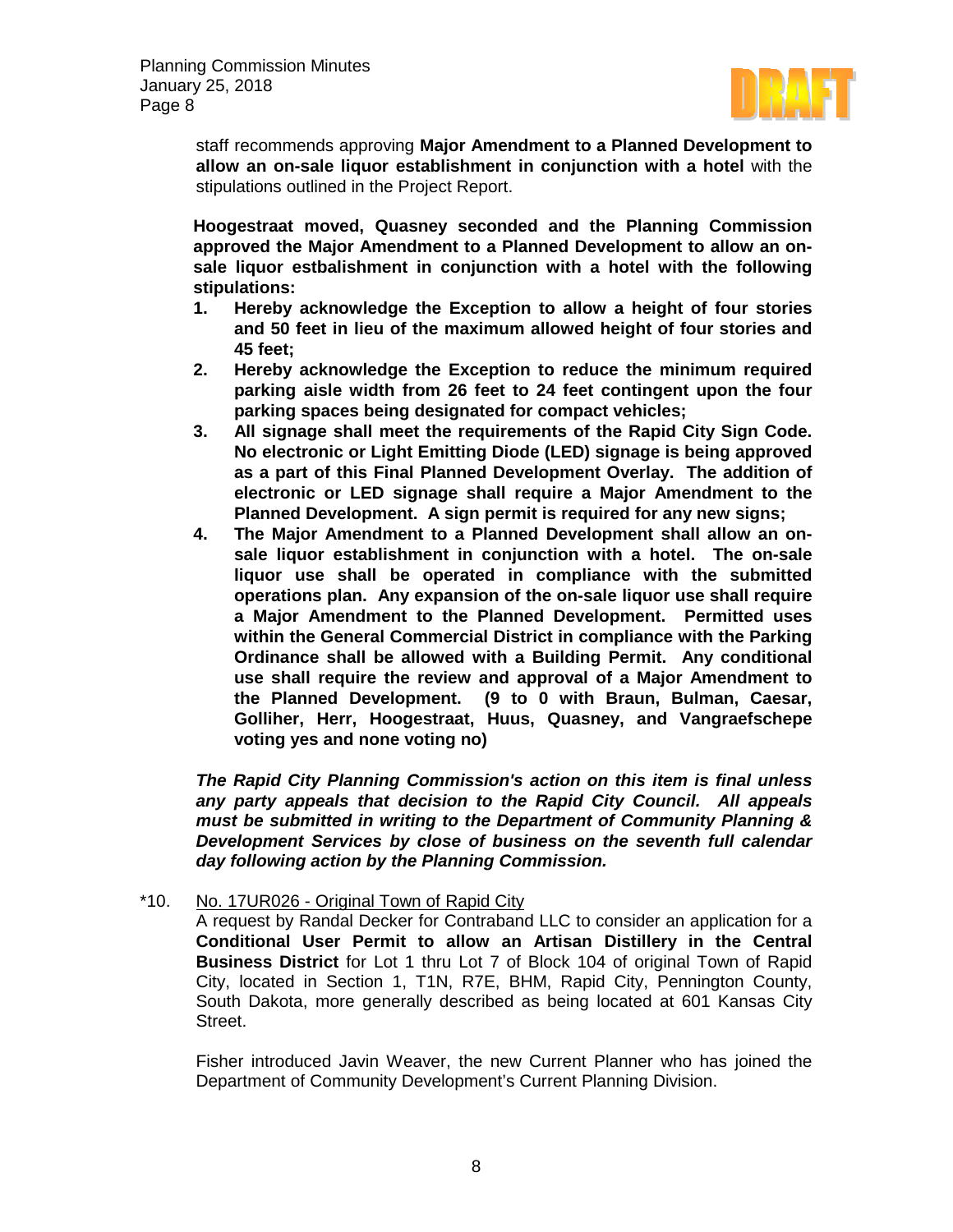

Weaver presented the application and reviewed the associated slides stating he hoped they could answer Commissioner Bulman's questions during the review. Weaver reviewed the history of the property including the recent Ordinance Amendment (17OA002) allowing Artisan Distillery as a Conditional Use in the Central Business District. Weaver noted that the property also houses the Hay Camp Microbrewery, a coffee shop and a theater space. Weaver noted that the Planning Commission approved a Conditional Use Permit to allow an on-sale liquor establishment to operate in conjunction with a microbrewery (16UR013) for this location in 2016. Weaver reviewed the layout of the proposed site and that the applicant proposes to offer the sale of their product but their main purpose will be to distill their product. It was noted that the State issues the license for artisan distilleries which covers both on-sale and off-sale and the Planning Commission is solely reviewing for the Conditional Use. Weaver presented staff's recommendation that the Conditional User Permit to allow an Artisan Distillery in the Central Business District be approved with stipulations.

Randal Decker, owner and applicant, reviewed the process of an Artisan Distillery explaining that the neutral spirits are produced elsewhere and are brought into the facility where it is then processed into the liquor on site. Decker further clarified that only their products will be served and sold at their distillery establishment.

In response to a question from Caesar regarding the effect of the artisan distillery on the area in regards to the neighboring Hope Center, Decker stated that they are aware of the center and will take steps to control the patronage.

In response to a question from Herr regarding off sale, Cushman stated that the licensing for the distillery liquor license is through the State and that we are only reviewing the on-sale use.

Bill Waugh, speaking as a member of the First Presbyterian Church, noted that their council has not had time to meet to address the issue of the distillery in the neighboring property. Waugh clarified that he is not speaking for the church but as an individual noting concerns in regards to the sampling and sale of liquor so close to the church and the Hope Center.

In response to questions on how samples will be handled, Decker stated that the tasting and retail shop will be open during business hours and that the state of the customer and carding for age will be part of the business practice to safeguard not only the clientele but also the business licenses.

In response to a question from Bulman regarding assess between Hay Camp and the Contraband's Tasting Room, Decker stated that although there is interior access between the two businesses patrons will not be able to purchase from one and carry to the other and confirmed that they would require proof of identification for purchase or tasting.

Vangraefschepe stated that he feels this social trending business is a great option for the downtown area and that the responsibility of being a good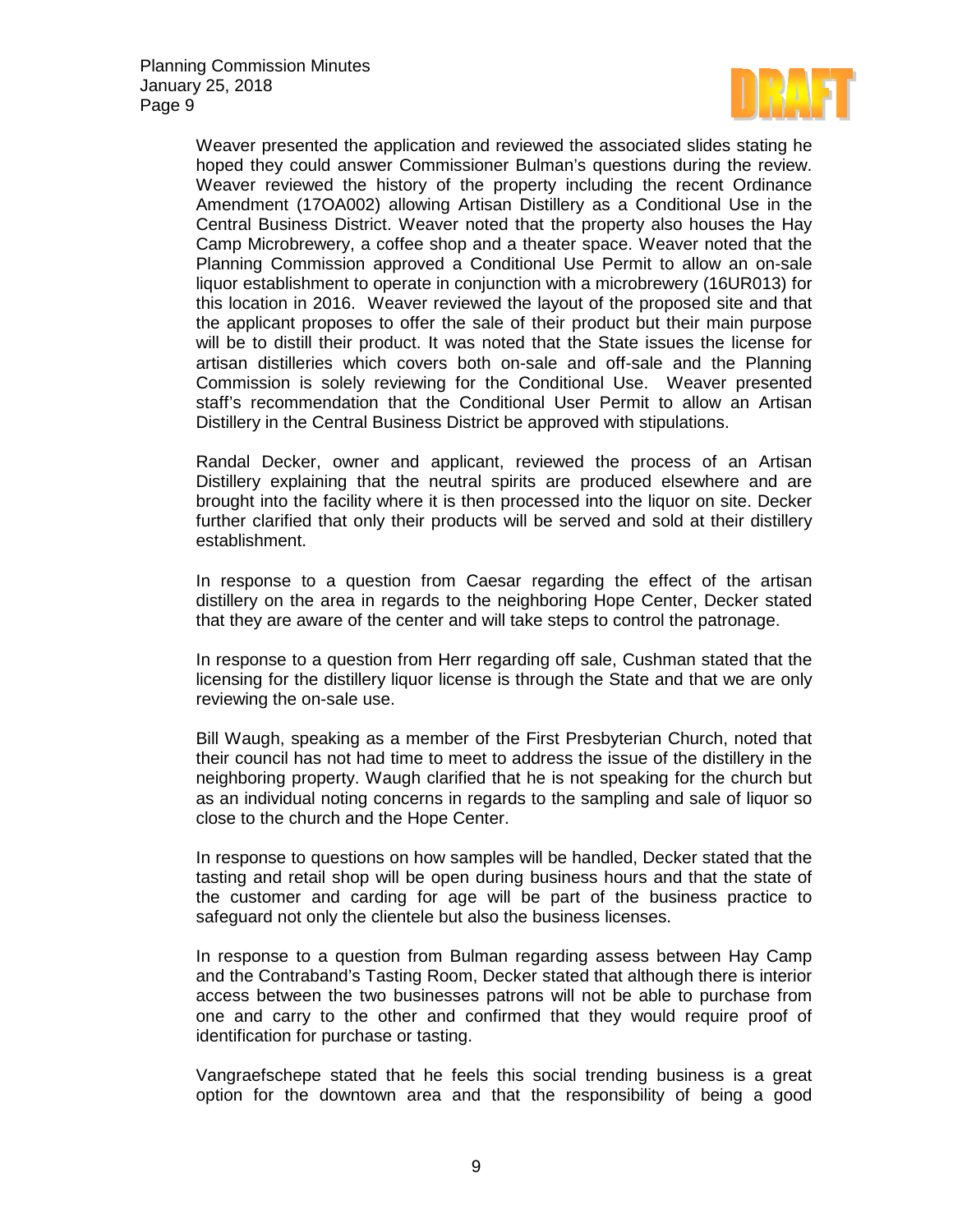

neighbor is not the responsibility of the Planning Commission but the business operator and as it appears that Contraband takes that responsibility seriously, he supports the use.

**Huus moved, Hoogestraat seconded and Planning Commission approved the requested Conditional Use Permit with the following stipulations:**

- **1. Prior to issuance of a certificate of completion, all necessary municipal and state licensing for operation of an artisan distillery and an on-sale liquor establishment shall be obtained;**
- **2. All proposed signage located within the Historic Environs shall obtain 11.1 Historic review and approval. All signage shall comply with the requirements of the Rapid City Municipal Code. No electronic or Light Emitting Diode (LED) signage is being approved as a part of this Conditional Use Permit. The addition of LED signage shall require a Major Amendment to the Conditional Use Permit. A sign permit is required for each sign, and;**
- **3. The requested Conditional Use Permit shall allow an on-sale liquor establishment to be operated in conjunction with an artisan distillery. Any change in use which expands the sale and service of alcohol shall require a Major Amendment to the Conditional Use Permit. Uses permitted in the Central Business District shall be permitted. All conditional uses in the Central Business District shall require the review and approval of a Major Amendment to the Conditional Use Permit. (8 to 1 with Braun, Bulman, Caesar, Golliher, Hoogestraat, Huus, Quasney, and Vangraefschepe voting yes and Herr voting no)**

*The Rapid City Planning Commission's action on this item is final unless any party appeals that decision to the Rapid City Council. All appeals must be submitted in writing to the Department of Community Planning & Development Services by close of business on the seventh full calendar day following action by the Planning Commission.*

# 11. No. 17RZ040 - Section 12, T1N, R7E

A request by KTM Design Solutions, Inc for Maguire Services, LLC to consider an application for a **Rezoning from Park Forest District to Low Density Residential District** for a tract of land lying in the S1/2NE1/4 and the N1/2SE1/4 of Section 12, T1N, R7E of the B.H.M. and being more particularly described as follows: commencing at the Northeast corner of Lot 32, Block 3 of Robbinsdale Terrace Addition as recorded in the steel files in the Pennington County Register of Deeds and being the Point of Beginning; Thence with said Addition southwesterly a distance of 300 feet to the Northwest corner of Lot 26, Block 5; Thence continuing with said Addition southeasterly a distance of 210 feet to the southwest corner of Lot 25, Block 5; Thence continuing with said Addition southwesterly a distance of 46 feet to the northwest corner of Lot 20, Block 5; Thence continuing with said Addition northwesterly a distance of 166 feet to the southeast corner of Lot 16, Block 5; Thence continuing with said Addition northwesterly a distance of 450.5 feet to the southeast corner of Lot 10 Revised,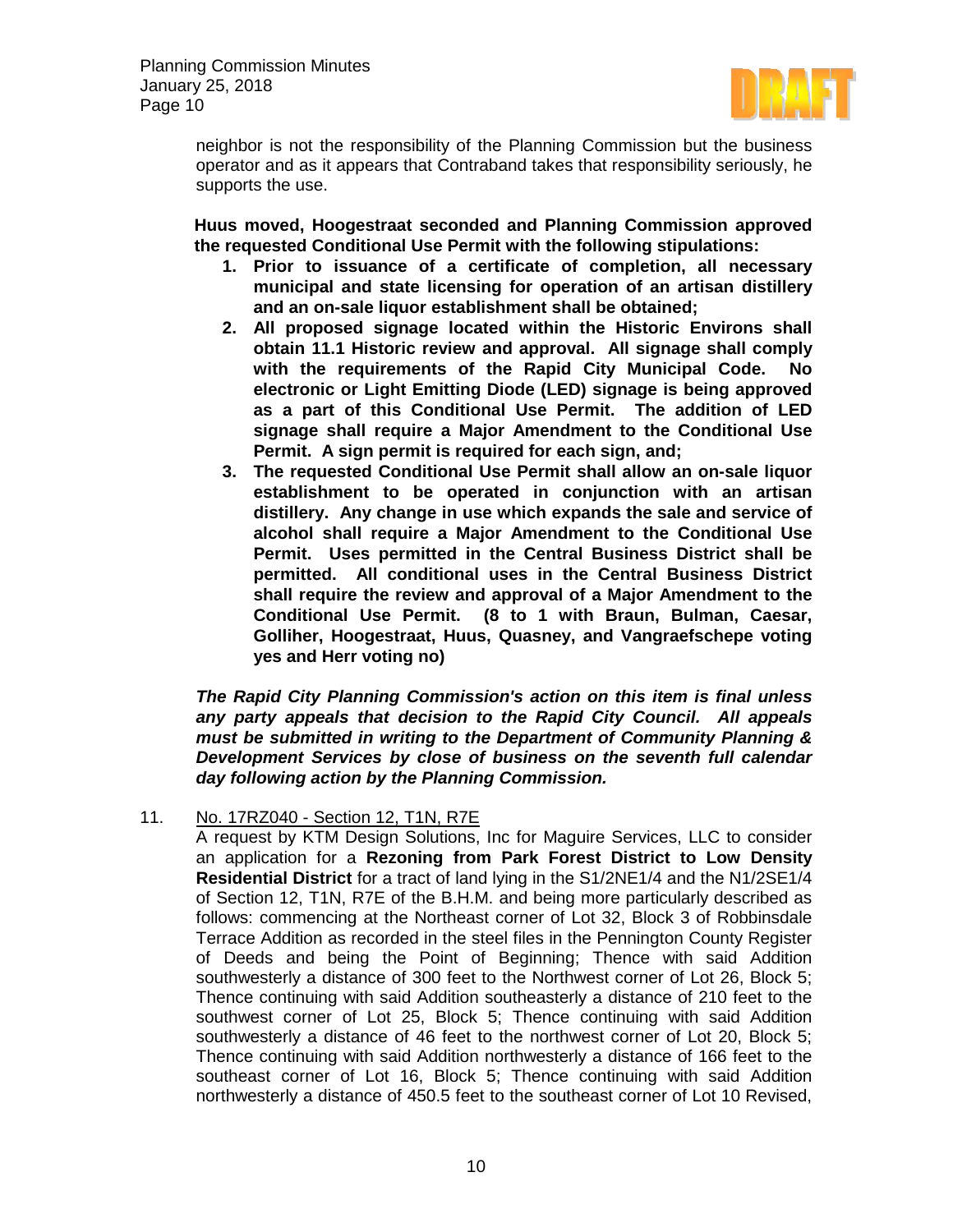

Block 5; Thence continuing with said Addition northerly a distance of 46.06 feet to an angle point in the easterly line of Lot 10A, also being an angle point in the south line of Lot 1 of Faith Lutheran Addition as recorded in Book 29 of Plats, Page 21 in the Pennington County Register of Deeds; Thence with said Faith Lutheran Addition northerly a distance of 11.50 feet to an angle point in the south line of said Lot 1; Thence continuing with said Addition easterly a distance of 206.77 feet to the southeast corner of said Lot 1; Thence continuing with said Addition northerly a distance of 100.00 feet to a point on the easterly line of said Lot 1, also being the southwest corner of Lot 2, Block 5 of aforementioned Robbinsdale Terrace Addition; Thence with said Robbinsdale Terrace Addition easterly a distance of 583 feet to the northwest corner of Lot 9, Block 3; Thence continuing with said Addition southeasterly a distance of 306 feet to the southwest corner of Lot 12, Block 3; Thence continuing with said Addition southeasterly a distance of 203 feet to an angle point in the south line of Lot15, Block 3; Thence continuing with said Addition southwesterly a distance of 361.5 feet to the northeast corner of Lot 25, Block 3; Thence continuing with said Addition westerly a distance of 112 feet to the northwest corner of Lot 26, Block 3; Thence continuing with said Addition northwesterly a distance of 474 feet to the northeast corner of Lot 32, Block 3 and the point of beginning, more generally described as being located southeast of the intersection of Oak Avenue and Indiana Street.

Lacock presented the application noting that a previous Rezoning request for this property had been denied by the City Council and that the applicant has indicated a soils report will be submitted for review with this request for Rezoning. Lacock stated that staff recommends that the **Rezoning from Park Forest District to Low Density Residential District** be continued to the February 8, 2018 Planning Commission meeting.

**Bulman moved, Herr seconded and the Planning Commission continued the Rezoning from Park Forest District to Low Density Residential District be to the February 8, 2018 Planning Commission meeting. (9 to 0 with Braun, Bulman, Caesar, Golliher, Herr, Hoogestraat, Huus, Quasney, and Vangraefschepe voting yes and none voting no)**

12. Discussion Items

None

13. Staff Items

None 14. Planning Commission Items

None

**There being no further business, Caesar moved, Hoogestraat seconded and unanimously carried to adjourn the meeting at 8:20 a.m. (9 to 0 with Braun, Bulman, Caesar, Golliher, Herr, Hoogestraat, Huus, Quasney, and Vangraefschepe voting yes and none voting no)**